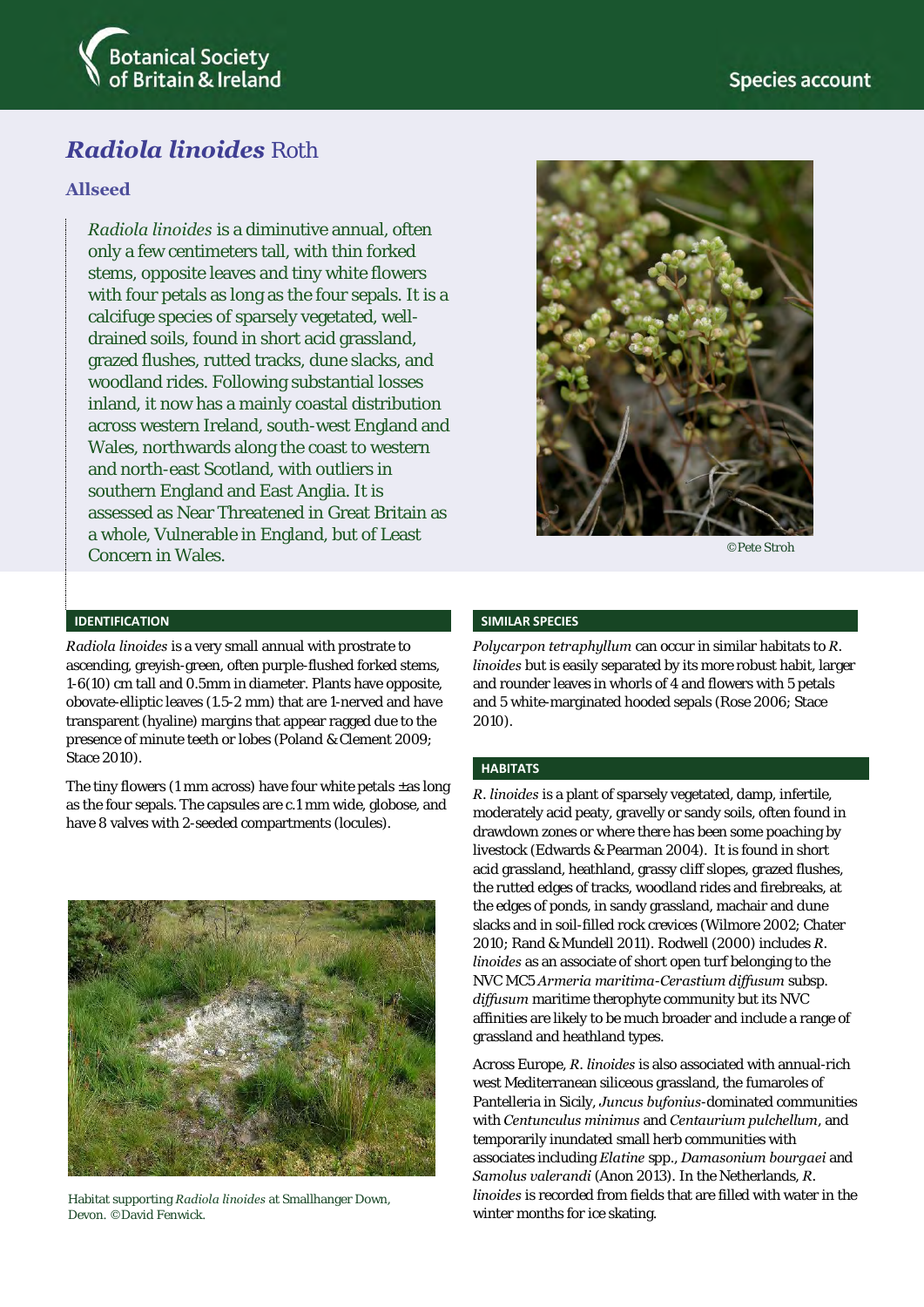### *Radiola linoides* Roth

#### **BIOGEOGRAPHY**

*R. linoides* belongs to the European Temperate element and reaches its absolute northern range limit at Papa Stour, Shetland (Preston 2007). It is relatively widespread across southern Sweden, south-west Norway, Denmark, Germany, France and Spain to Macronesia, becoming rarer in central and eastern Europe across to Greece and Turkey. It has a disjunct southern range across isolated locations in tropical mountains from Cameroon to Ethiopia extending to northern Malawi (Leistner 2005).

In Britain, *R. linoides* has a mainly coastal distribution across much of southern and western England and the western coastlines of Ireland, Scotland and Wales. It is largely absent from eastern coastlines, except for local populations in northeast Scotland, east Norfolk, and east Suffolk. Preston et al. (2013) assigns *R. linoides* to the largely calcifuge *Oenanthe crocata* biogeographical cluster that is concentrated in southwest England and Wales, northwards along the coast to western Scotland, with outliers in southern England, eastwards to the Weald. Inland populations have experienced substantial declines, and are now mainly concentrated in south-west England across to the South Downs.

#### **ECOLOGY**

*R. linoides* is an annual of early successional or ephemeral, nutrient-poor, damp habitats, flowering from July to August.

Plants produce very small (0.4-0.5  $\times$  0.2-0.3 mm) obovoid to ellipsoid brown seeds that are slightly flattened on one side



Distribution of *Radiola linoides* in Great Britain and Ireland.

and have a smooth, lustrous surface (Bojňanský & Fargašová 2007). Seeds are able to persist in the soil after conditions have become unsuitable for mature plants to establish in the above-ground vegetation (Plassmann et al. 2009). *R. linoides* is therefore capable of opportunistically colonising areas from the seed bank when suitable conditions (e.g. bare, damp, open ground) become available, although it is not known how long the seed bank remains viable if unsuitable conditions continue for a prolonged period of time (i.e. more than five years).

As well as producing long-lived seeds, *R. linoides* displays other structural adaptations that help it to persist in ephemeral habitats, including very low nutrient demand, the ability to flower with very small vegetative apparatus, and the capacity to set seed within a few weeks after germination (Bagella & Caria 2012).

Very small, smooth seeds are known to be able to survive internal (endozoochorous) dispersal by animals, and the combination of seed morphology and habitat suggests that *R. linoides* seed also has the potential to be transported long distances on the feet or feathers of wildfowl (Salisbury 1970) or on the feet or hair of cattle. *R. linoides* has been recorded as a host for *Melampsora lini*, a fungal pathogen responsible for rust disease on flax and linseed (Lawrence et al. 2007).

#### **THREATS**

*R. linoides* is intolerant of competition and depends on a degree of disturbance and the subsequent creation of open areas for germination and establishment. The main threats to extant populations continue to be management changes (e.g. the cessation of grazing) that lead to a closed sward and the loss of small-scale disturbance, as well as eutrophication and field drainage.

#### **MANAGEMENT**

Micro-habitats supporting *R. linoides* are often sustained by a combination of vehicle movement and cattle grazing. Habitat management involving extensive cattle grazing over large areas provides open areas in the vegetation, and the creation of new tracks onto adjoining land, combined with the movement of livestock, may also contribute to the dispersal of seed to new and suitable locations.

#### **REFERENCES**

- Anon. 2013. *Interpretation manual of European Union habitats EUR 28*. European Commission, DG Environment, Nature and biodiversity, Brussels. pp. 144.
- Bagella, S. & Caria, M.C. 2012. Diversity and ecological characteristics of vascular flora in Mediterranean temporary pools. *Comptes Rendus Biologies* 335: 69-76.
- Bojňanský, V. & Fargašová, A. 2007. *Atlas of seed and fruits of Central and East-European Flora*. Springer, The Netherlands.